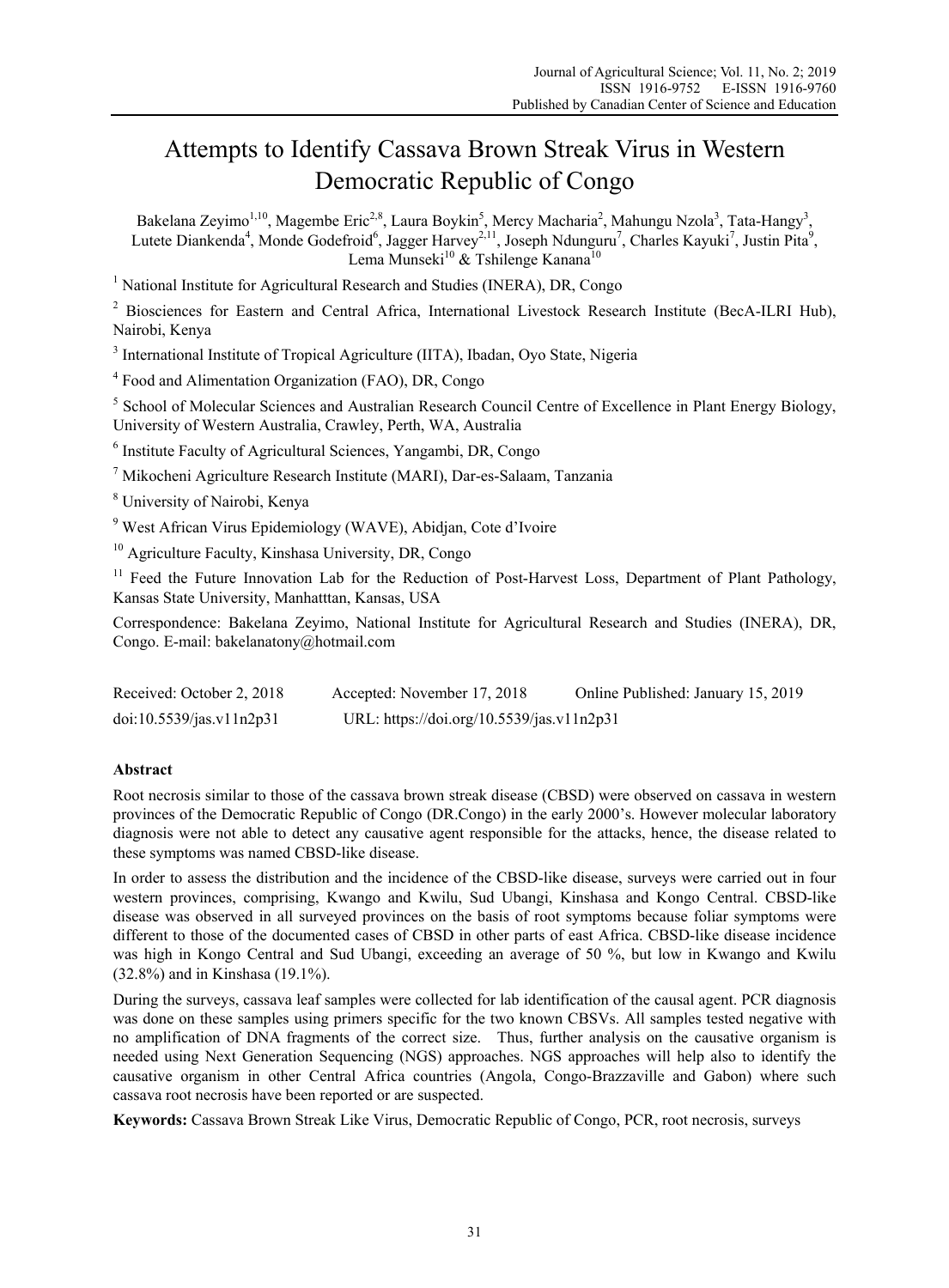### **1. Introduction**

Cassava (*Manihot esculenta* Crantz) is one of the food crops that is extensively cultivated in the Sub-Saharan Africa. Its total production is estimated at more than 121 millions of tons, which is more than any other crop in Africa (FAO, 2006) and 54 % of the world production (FAO, 2003).

Cassava is very important for small holder farmers because of its role in food security and as source of incomes (Fauquet & Fargette, 1990; Harrison et al., 1997). However, cassava yields still remains low at 8-9 tons/ha which is about 70 % of what is obtained in South America and 61% in Asia (Legg & Thresh, 2003).The total production of cassava in DR, Congo was recorded at 15,020,000 tons (FAOSTAT, 2009).

Cassava production in Africa is mostly constrained by pests and diseases (Hahn & Keyser, 1985). Cassava mosaic disease (CMD) caused by cassava mosaic geminiviruses (CMGs) (Geminiviridae; Begomovirus) is undoubtedly the most important constraint to the production of cassava in Africa at the outset of the 21st century (Legg & Fauquet, 2004).

The most visible symptom of the disease is the expression of the characteristic leaf mosaic, and young plants are more severely affected than old ones. Symptoms range from barely perceptible mosaic to stunting of the plant and extreme reduction of the leaf blades (Fauquet & Fargette, 1990).

Epidemics of CMD are very devastating with yield losses varying between 20 to 90% (Hahn et al., 1980; Muimba & Phuti, 1987; Fauquet & Fargette, 1990) depending on the virus strain.

In the 2000s, DR, Congo experienced a severe outbreak of the CMD by the Ugandan variant (EACMV-UG) which was detected in most of cassava growing areas in the country resulting in significant crop losses (Lema et al., 2004; Tata-Hangy et al., 2004).

Cassava brown streak disease (CBSD) is another viral disease that constrains cassava production in most parts of East African region. Hillocks et al., 2001 estimated loss in the fresh roots yield due to CBSD at more than 70%. It was recognized for long as being endemic in the inshore of cassava areas in the coastal zones (Storey, 1936; Rwegasira et al., 2011) and limited to low and mid altitudes below 1000 meters (Nichols, 1950). However, from 2004, outbreaks were reported at altitudes greater than 1000 meters in the Great lakes region of east and central Africa (Alicai et al., 2007). Currently, CBSD is occurring in various eastern and southern African countries including Kenya, Malawi, Mozambique, Tanzania and Uganda (Alicai et al., 2007). More recently, CBSD has been reported in eastern DR, Congo and confirmed at molecular level (Mulimbi et al., 2012).

Leaf symptoms include blotchy yellow chlorosis or feathery necrosis, often associated with minor veins, which can appear within the first few months after planting of infected cuttings and persist in mature leaves. Brown, round or elongate streak-like lesions can occur on the young green portion of infected stems, but the main economic loss is caused by dry, brown necrotic lesions in the storage tissues of the tuberous roots of infected susceptible plants (Storey, 1936; Legg et al., 2011). Root constrictions are also sometimes observed as well as brown/black lesions on green fruits, and necrotic lesions in leaf scars. In severe infections these lesions develop to kill the dormant axilliary buds leading to a general shrinkage of the node and death of the intermodal tissue, so that the branch dies from the tip to cause 'dieback' (Hillocks & Jennings, 2003). Secondary losses occur as a consequence of early harvesting, which farmers use as a strategy to avoid root necrosis (Hillocks, 2003).

CBSD causes economic damages on tuberous roots in form of yellow/brown necrosis bearing tissues which became unfit for human consumption (Hillocks & Jennings, 2003).

CBSD is known to be caused by a RNA (ssRNA) virus of the family *Potyviridae*; genus *Ipomovirus (*Monge*r* et al., 2001a). Two genetically distinct strains of CBSVs were recognized in East Africa (Mbazibwa et al., 2009), which are shown to be two distinct species, Cassava brown streak virus (classic) and Ugandan cassava brown streak virus (Monger et al., 2010).

In early 2000s, cassava root necrosis (Figure 1) similar to those of CBSD were reported in western provinces of DR.Congo (Kinshasa and Kongo Central) by Mahungu et al. (2003) and up to date PCR diagnoses did not detect any causal agent related to the observed symptoms and the disease is still referred to as 'CBSD-like disease'.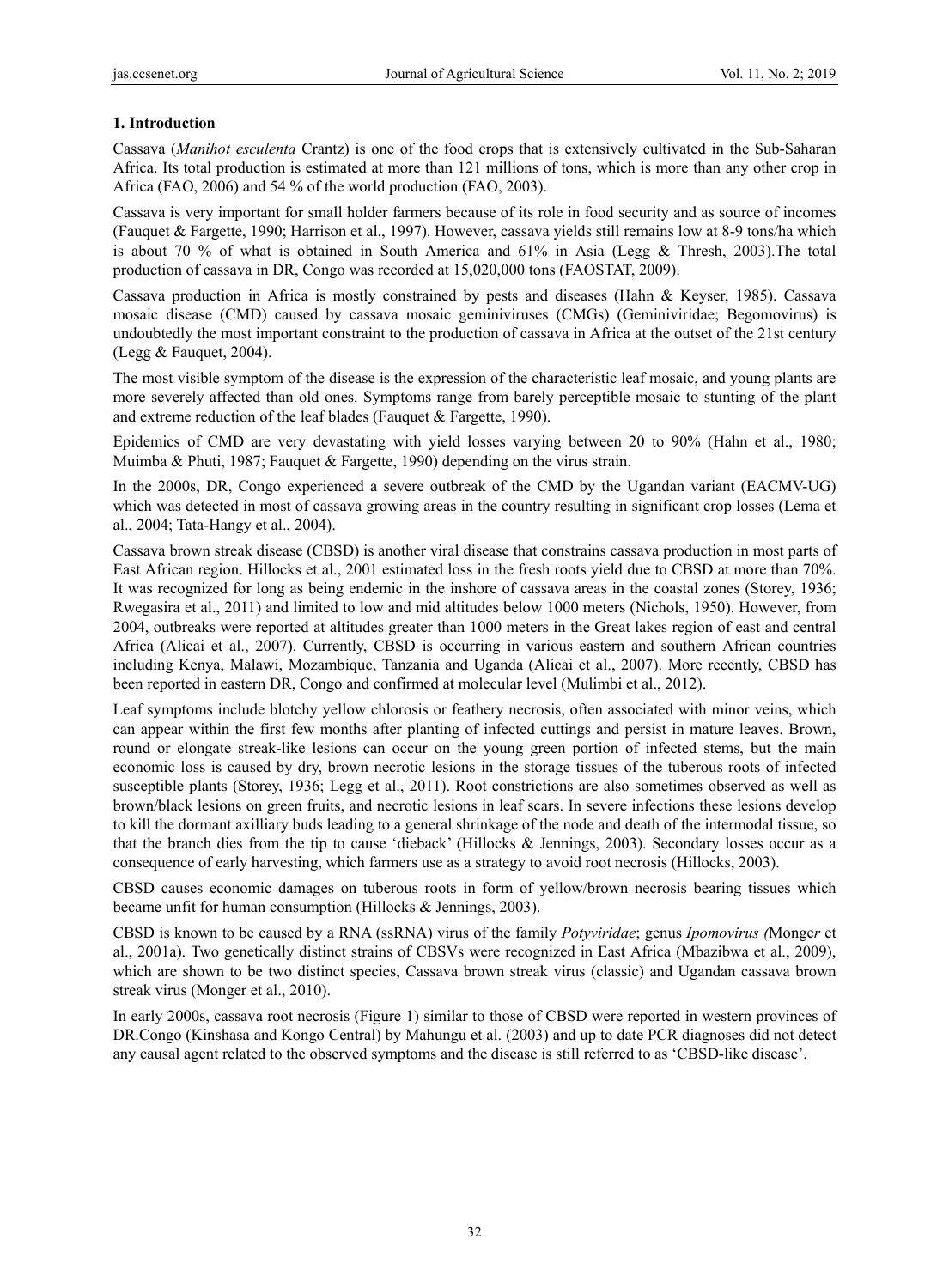

Figure 1. Typical root necrosis of CBSD-like disease observed in western DR.Congo

Several attempts to identify the causative agent responsible for CBSD-like disease in western DR, Congo have been undertaken since 2004 using cassava leaf samples, including those from plants showing very severe symptoms, with no success to date.

CBSD can be detected from non-necrotic cortical root tissue, peelings from tender stem, young tender leaves, flowers, fruits, youngest symptomatic leaves and mature leaves with clear symptoms. This suggest that most portions of infected cassava plants could be used to sample for CBSV (Rwegasira, 2011).

This study describes the molecular diagnosis attempts that were carried out from 2012 to 2017 at BecA/Nairobi, IITA Tanzania, IITA Nigeria and MARI in Tanzania, using all available CBSVs primers from eastern Africa.

#### **2. Materials and Methods**

#### 2.1 Sample Collection

In order to assess the distribution and the incidence of the CBSD-like disease, a survey was carried out in 2012 in 4 large provinces of western DR, Congo comprising; Kongo Central, Kinshasa, Kwango, Kwilu and Sud-Ubangi (Figure 2). Leaves were sampled along main roads at regular intervals of 5 kms. Thirty plants were randomly selected on two diagonals in each of the field. Diseases and pests severity and GPS coordinates were recorded. Particular attention was given to CBSD-like root necrosis symptoms. When more than one cassava variety was found in a field, sampling was done on the most prevalent variety. CBSD-like root severity were assessed using a scale of 1-5, where,  $1 =$  no apparent necrosis,  $2 =$  less than 5% root necrosis,  $3 = 5 \cdot 10\%$  root necrosis,  $4 = 10-25\%$  root necrosis, mild root constriction and  $5 = 25\%$  root necrosis with severe root constrictions (Abaca, 2012). CBSD-like root necrosis incidence was calculated as percent by dividing the number of diseased plants by the total number of plants sampled in a field.

#### 2.2 Molecular Diagnosis

For molecular diagnosis, leaf samples were collected from plants that had been sampled earlier along diagonals in the field on every third plants, making one set of 10 samples. For each of the plants sampled, the central leaflet was picked from the second fully-expanded leaf (counting from the shoot apex). This leaflet was fixed onto a sheet of blank newsprint using masking tape. Ten leaflets obtained from ten plants of the same field were placed on a single blank newsprint sheet and kept as herbarium. A total of 1450 leaf samples were collected from 145 fields. .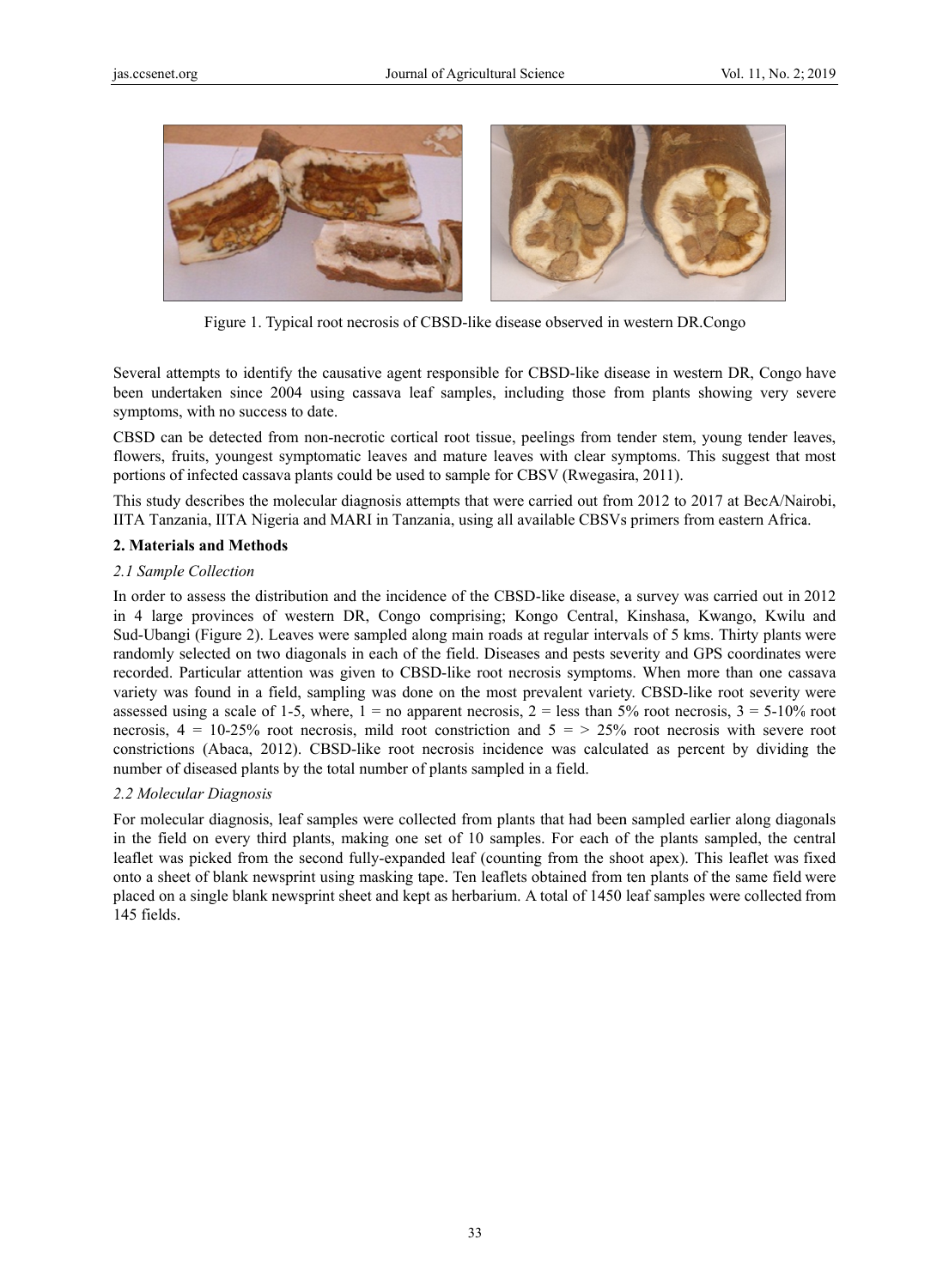

Figure 2. Western DR, Congo provinces where CBSD-like samples were collected

All collected leaf samples were shipped to BecA in Nairobi/Kenya, to IITA/Tanzania, to IITA/Nigeria and to MARI in Tanzania, for laboratory processing and analyses. In the laboratory, DNA and RNA were extracted from the samples using a modified CTAB procedure (Maruthi et al., 2002). Leaves were ground using the Genogrinder machine. Positive control samples with known virus infection were obtained from the Kenya Plant Health Inspectorate Service (KEPHIS) and another reliable CBSV positive control sample was requested from IITA-Tanzania as dried RNA pellet and re-suspended in  $100 \mu$ l of Tris-EDTA solution. The quantity and quality of the extracted DNA and RNA was determined using the Nanodrop® 2000C spectrophotometer and Agarose  $(0.8\%)$  gel electrophoresis stained with Gel Red TM (Biotium USA)  $(2.5 \mu/100 \text{ ml})$ . Genomic DNA was normalized to a final concentration of 10 ng/µl for PCR. The normalized genomic DNA was subjected to PCR amplification using CBSVs diagnostic primers designated by Abarshi et al. (2012) (Table 1).

| Primer name        | Sequences                     | Target virus | Reference              |
|--------------------|-------------------------------|--------------|------------------------|
| CBSV <sub>10</sub> | ATCAGAATAGTGTGAACTGCTGG       | <b>CBSVs</b> |                        |
| CBSV <sub>11</sub> | <b>ATGCTGGGGTACAGACAAG</b>    |              | Monger et al. $(2001)$ |
| CBSVF <sub>2</sub> | GGRCCATACATYAARTGGTT          | <b>CBSVs</b> |                        |
| CBSVF3             | <b>GGARCCRATGTAYAAATTTGC</b>  |              | Abarshi et al. (2012)  |
| CBSVR3             | AGGAGCWGCTARWGCAAA            | <b>CBSVs</b> | Abarshi et al. (2012)  |
| CBSVF5             | <b>CCTCCATCWCAYGCWATAGA</b>   |              |                        |
| CBSVR7             | <b>CCCTTTGCAAARCTRAAATARC</b> | <b>CBSV</b>  |                        |
| CBSVR8             | <b>CCATTRTCTYTCCAMADCTTC</b>  | <b>CBSUV</b> | Abarshi et al. (2012)  |

Table 1. List of primers used for CBSVs amplification

For most of the PCR assays, the Bionneer AccuPower PCR PreMix tubes were used. cDNA synthesis was performed using the Accupower Cycle Script RT PreMix (dT20) (Bioneer USA) following the manufacturer's instructions. Each reaction consisted of 18 $\mu$ l of DEPC-DW (diethylpyrocarbonate and distillated water) and 2  $\mu$ l of RNA. The RT-PCR program was as follows: 45 °C for 60 min, 95 °C for 5 min. The cDNA quality was checked by using the Meisa 1 gene primer to get the expected size at 900 bp.

For PCR diagnosis, a reaction of 20  $\mu$ l in Bioneer premix (Bioneer USA) consisting 0.5  $\mu$ l of 0.5  $\mu$ M forward and 0.5  $\mu$ l of 0.5  $\mu$ M reverse primers, 2  $\mu$ l cDNA and 17  $\mu$ l of distilled water. A thermal cycler reaction profile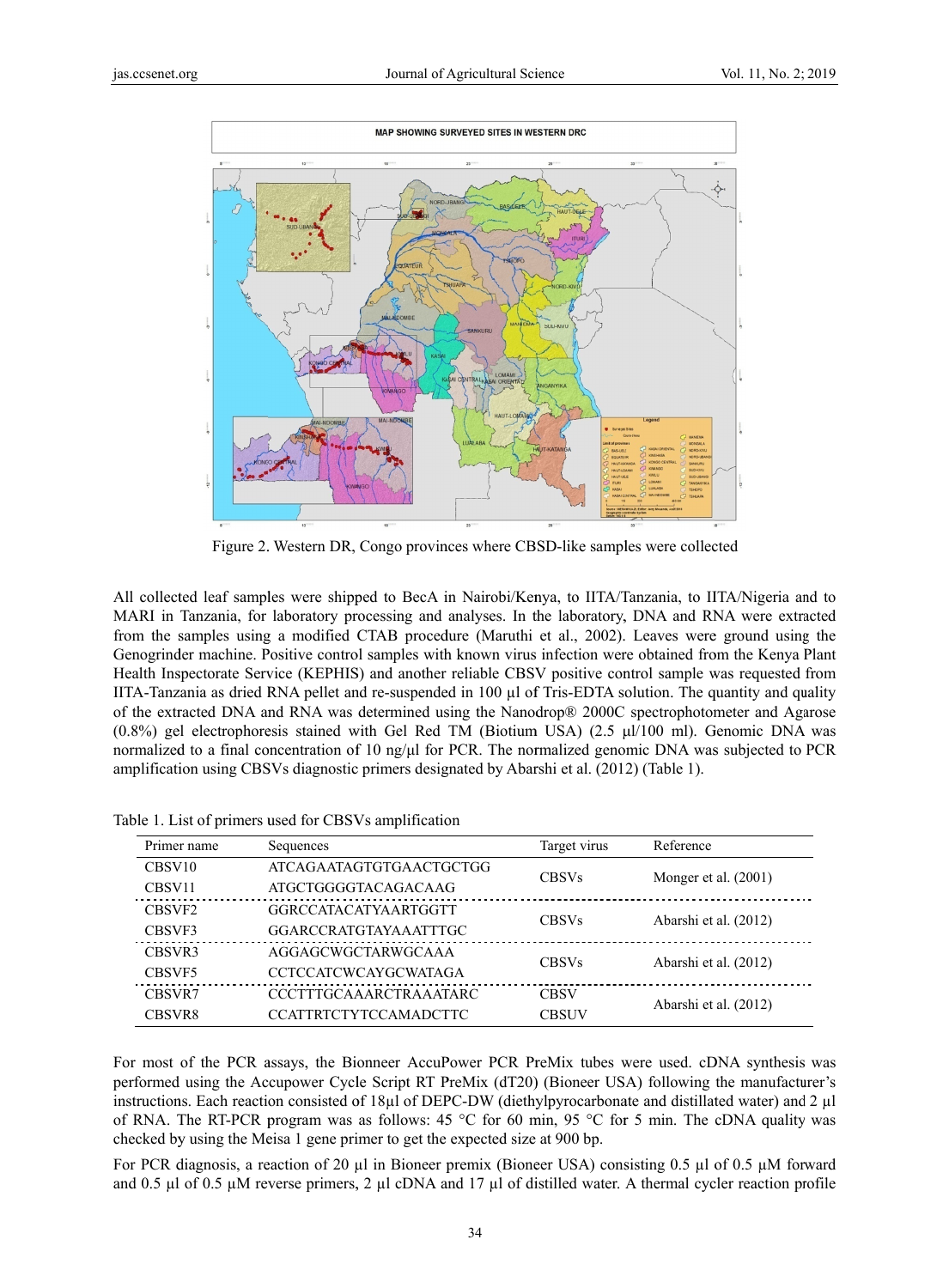was set with initial denaturation 94 °C for 5 minutes, 35 cycles denaturation of 94 °C for 30 s, annealing 58 °C for 30 s, extension 72 °C for 1 min and final extension of 72 °C for 10 m. PCR products were analyzed by electrophoresis in  $1 \times$  TAE buffer on 2% agarose gel stained with gel red and image captured by a camera under uv light.

Unfortunately, the amplification of one step PCR didn't give very clear amplification with gel band of the correct size for the positive sample. Therefore a nested PCR using CBSVF3 & CBSVR3 primers on the PCR products of CBSVF5 & CBSVR5 primers was set in an attempt to get better results. After the run of the nested PCR, no DNA amplification was observed except for the CBSV positive control.

Since all CBSVs primers did not help to identify any CBSVs in any sample collected from western DR, Congo, universal potyvirus primers and TAS-ELISA kits were too tried but failed too to identify any virus in these samples.

### 3. Results

Based on root necrosis symptoms, CBSD-like disease was observed throughout the four surveyed provinces in western DR.Congo. The incidence of the disease evaluated in the field showed CBSD-like symptoms in 18 fields out of 28 sampled fields (64.3%) in Kongo Central. CBSD-like symptoms were also observed in 20 fields out of 53 sampled fields (37.7%) in Kwango and Kwilu provinces, 12 fields out of 41 in Sud Ubangi province (29.3%), and 8 fields out of 23 in Kinshasa (34.8%). The incidence of infected plants in the field varied from 2 to 78%. The province of Kongo Central had the highest prevalence of the disease in the field. Table 2 shows data on the presence of CBSD-like necrosis in each of the province visited. These results indicate that CBSD-like disease is widely distributed in western DR, Congo. Diseased plants incidence was high in Kongo central and Sud Ubangi, exceeding an average of 50% and lowest in Kinshasa (19.1%). Despite the difference in diseased plants incidence between the surveyed provinces, there was no evidence for a significant difference in the severity when comparing affected fields. Such wide distribution of the disease coupled to high incidence of diseased plants in the visited fields are the indications that CBSD-like disease is a real threat to cassava in the surveyed provinces.

| Province         | Number of sampled field | Number of field with<br>CBSD-like root necrosis | % of plants with CBSD-like<br>root necrosis (Average) |
|------------------|-------------------------|-------------------------------------------------|-------------------------------------------------------|
| Kongo Central    | 28                      | 18                                              | 59.2                                                  |
| Kwango and Kwilu | 53                      | 20                                              | 32.8                                                  |
| Sud Ubangi       | 4 <sub>1</sub>          |                                                 | 50.2                                                  |
| Kinshasa         | 23                      |                                                 | 19.1                                                  |

Table 2. Summary of data on CBSD-like necrosis collected during the survey in the western provinces of DR, Congo

Molecular diagnosis results from 5 different laboratories, using primers specific for the two known CBSVs strains (CBSV and UCBSV) showed all collected leaf samples from the surveyed provinces, were negative for CBSVs (Figure 3). This suggests that the causative agent of the CBSD-like disease in western DR, Congo could be different from those known at present.



Figure 3. PCR results on western DR, Congo CBSD like symptomatic samples using CBSV F3 and CBSV R3 primers. Samples 1-8 are negative, -ve control is positive (+ve control is from East Africa)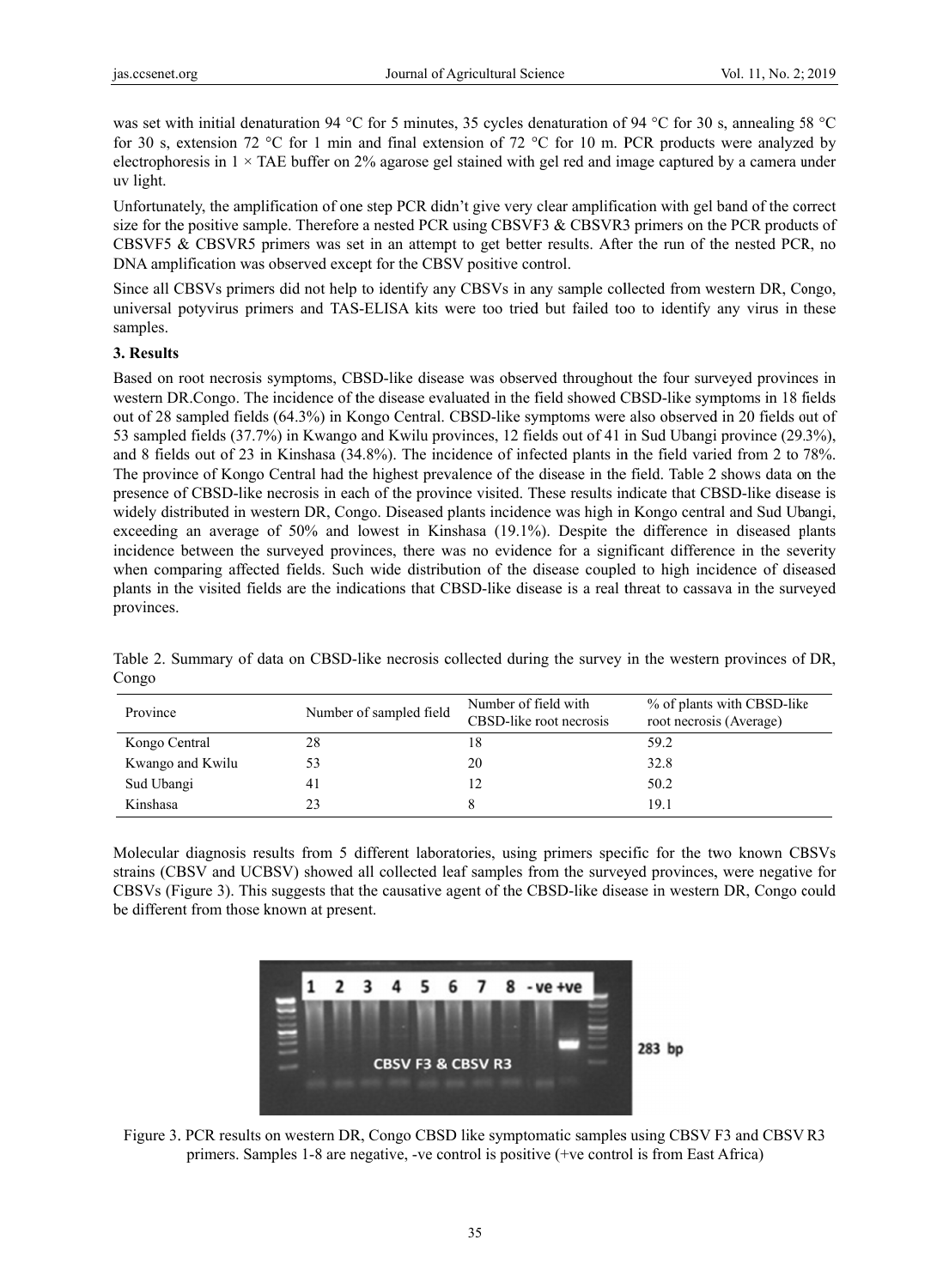Using molecular analysis, Mulimbi et al. (2012) confirmed CBSV (more specifically the UCBSV) to be present in eastern DR, Congo. All our results CBSV PCR assays are conform to all previous negative results from earlier investigators in western DR, Congo.

#### **4. Discussion**

Results on the distribution and incidence of the CBSD-like disease in the four surveyed provinces in western DR, Congo suggest that more attention needs to be given in the immediate future to the potential risk of this new type of CBSD or new disease in the country. Urgent interventions are needed, based first on the identification of the causal agent, and further, on the mitigation of the disease that will consists in the development of resistant varieties as a major component of an integrated management approach.

Deep sequencing of freshly collected infected cassava leaves using next-generation sequencing of polyA + RNA and small RNAs should be recommended to elucidate the causes of CBSD-like symptoms in western DR, Congo. This approach has also the potential to discover novel viruses.

Since these viruses have only recently been recognized, descriptions of further CBSD causing viruses can be expected (Ndunguru et al., 2015). Robertson et al. (1991) and Omunyin et al. (1996) stated that based on the nucleotide sequence information of several different viruses, specific primers are designed and used in PCR to detect and differentiate viruses at the family, genus, or strain level. Also, simultaneous detection of unrelated viruses in a sample by using a mixture of virus-specific primer is possible ("Multiplex" PCR) (Bariana et al., 1994; Abarshi et al., 2012).

It is known also that the polyphagous nature of *B. tabaci* may contribute to biotype variability in virus transmission (Brown & Bird, 1992; Bedford et al., 1994; Markham et al., 1996), and that several factors, such as; the different rates of morphological variation in endosymbionts (Costa et al., 1995); the differences in host utilization (Brown & Bird, 1992; Bedford et al., 1994a); the ability to induce physiological changes in some hosts (Costa & Brown, 1991; Cohen et al., 1992; Bedford et al., 1994), and the occurrence of esterase and DNA profile differences (Legg, 1994; Brown et al., 1995) are related to biotype variability. These considerations imply that *B. tabaci* samples should be also collected and submitted to lab analyses in addition to leaf samples for CBSD-like causal agent identification.

Data collected from deep sequencing in DR, Congo samples can be used to develop molecular diagnostic assays for the causative agents in western DR, Congo and others the central African countries (Congo Republic, Angola, Central Africa and Gabon) where CBSD-like symptoms are suspected.

## **Acknowledgements**

Field surveys and laboratory analyzes were conducted with the financial and technical support of several partners of the INERA National Cassava Program, to whom we have to express our gratitude.

We would like to thank FAO/DR, Congo for providing financial resources through IITA which allowed the survey and samples collections across different DR, Congo western provinces.

We thank BecA by providing to us a grant through the ABCF (African Bioscience Challenge Program), which financially and technically supported in 2012 our 5-months stay to Kenya in Nairobi for laboratory analyzes.

We think IITA, who technically supported us during this long process and provided to us essential informations on previous negative tests carried out in different IITA laboratories.

We thank MARI for giving us this opportunity to visit his laboratory in 2015 in Dar-es-Salaam in order to confirm results previously obtained at BecA.

We are also grateful for the WAVE program which recently has allowed us to confirm at the NGS level, these negative results previously obtained by using PCR.

We cannot forget all farmers and producers who allowed us to collect leaves samples in their cassava fields.

## **References**

- Abaca, A., Kawuki, S. R., Tukamuhabwa, P., Baguma, Y., Pariyo, A., Orone, J., … Omongo, C. A. (2012). Progression of Cassava Brown Streak Disease (CBSD) in infected cassava roots in Uganda. *Uganda Journal of Agriculture Sciences, 13*(1), 45-51.
- Abarshi, M. M., Mohammed, I. U., Jeremiah, S. C., Legg, J. P., Kumar, L., Hillocks, R. J., & Maruthi, M. N. (2012). Multiplex RT-PCR assays forthe simultaneous detection of both RNA and DNA viruses infecting cassava and the common occurrence of mixed infections by two cassava brown streak viruses in East Africa*. Journal of Virological Methods, 179*(1), 176-184. https://doi.org/10.1016/j.jviromet.2011.10.020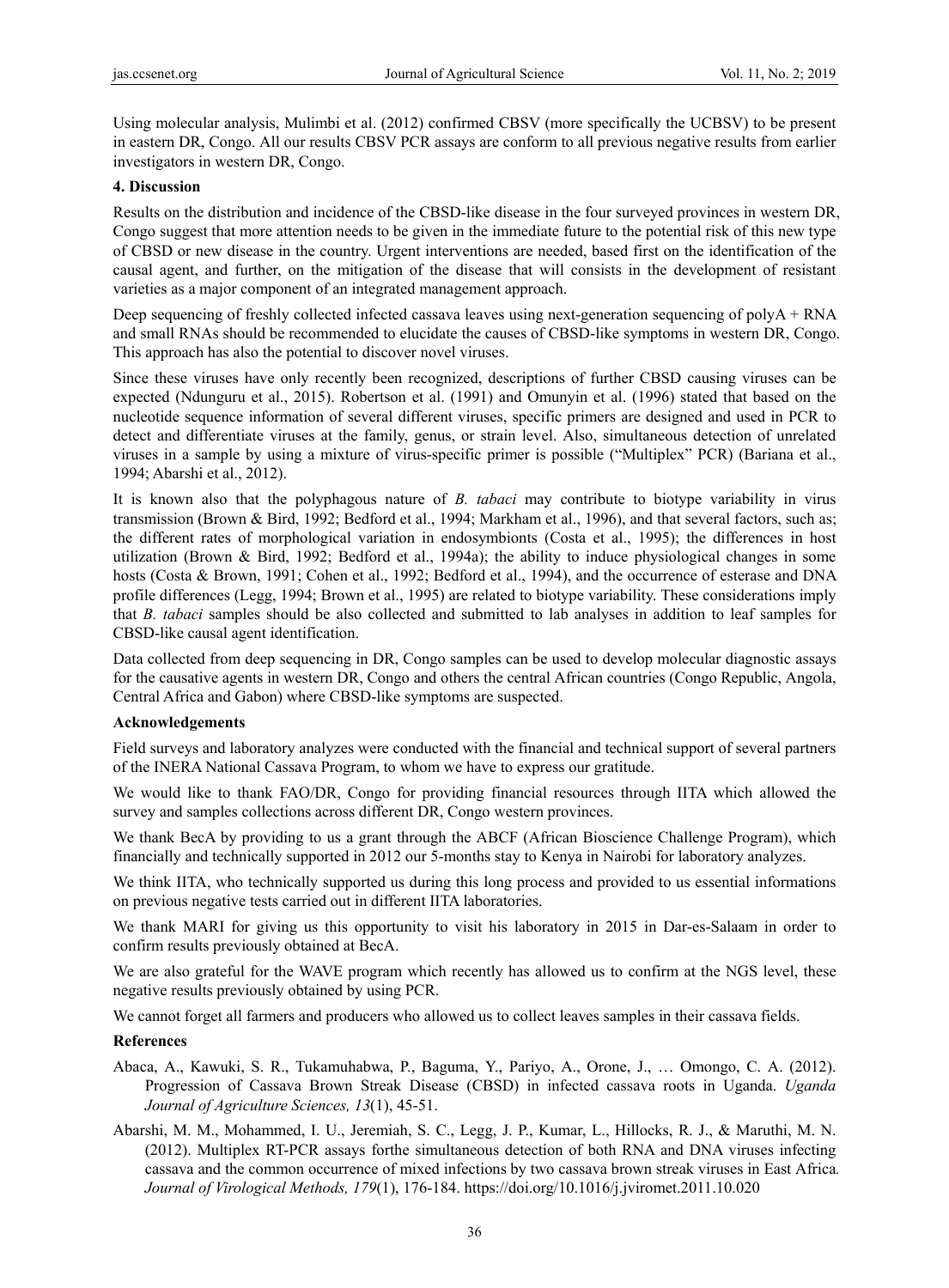- Alicai, T., Omongo, C. A., Maruthi, M. N., Hillocks, R. J., Baguma, Y., Kawuki, R., … Colvin, J. (2007). Re-emergence of cassava brown streak disease in Uganda. *Plant Disease, 91*, 24-29. https://doi.org/10.10 94/PD-91-0024
- Bariana, H. S., Shannon, A. L., Chu, P. W. G., & Waterhouse, P. M. (1994). Detection of five seedborne legume viruses in one sensitive multiplex polymerase chain reaction test. *Phytopathology, 84*, 1201-1205. https://doi.org/10.1094/Phyto-84-1201
- Bedford, I. D., Briddon, R. W., Brown, J. K, Rosell, R. C., & Markham, P. G. (1994). Geminivirus transmission and biological characterisation of *Bemisia tabaci* (Gennadius) from different geographic regions. *Annals of Applied Biology, 125*, 311-325. https://doi.org/10.1111/j.1744-7348.1994.tb04972.x
- Brown, J. K., & Bird, J. (1992). Whitefly-transmitted geminiviruses in the Americas and the Caribbean Basin: past and present. *Plant Disease, 76*, 220-225. https://doi.org/10.1094/PD-76-0220
- Brown, J. K., Frohlich, D. R., & Rosell, R. C. (1995). The sweetpotato or silverleaf whiteflies: Biotypes of *Bemisia tabaci* or a species complex? *Annual Review of Entomology, 40*, 511-534. https://doi.org/10.1146/ annurev.en.40.010195.002455
- Cohen, S., Duffus, J. E., & Liu, H. Y. (1992). A new *Bemisia tabaci* biotype in the southwestern united states and its role in silverleaf of squash and transmission of lettuce infectious yellows virus. *Phytopathology, 82*, 86-90. https://doi.org/10.1094/Phyto-82-86
- Costa, H. S., & Brown, J. K. (1991). Variation in biological characteristics and esterase patterns among populations of *Bemisia tabaci*, and the association of one population with silverleaf symptom induction. *Entomol. Exp. Appl., 61*, 211-219. https://doi.org/10.1111/j.1570-7458.1991.tb01553.x
- FAO (Food and Agriculture Organization of the United Nations). (2003). *Cassava production statistics*. Retrieved from http://www.fao.org/es/ess/top/country.htm
- FAO (Food and Agriculture Organization of the United Nations). (2006). *Cassava production statistics*. Retrieved from http://www.fao.org/es/ess/top/country.htm
- FAOSTAT. (2009). *FAO Database*. Food and Agriculture Organization of theUnited Nations, Rome, Italy.
- Fauquet, C., & Fargette, D. (1990). African cassava mosaic virus: Aetiology, epidemiology and control. *Plant Disease, 74*, 404-411. https://doi.org/10.1094/PD-74-0404
- Hahn, S. K., Howland, A. K., & Terry, E. R. (1980). Correlated resistance of cassava to mosaic and bacterial blight diseases. *Euphytica, 29*, 305-311. https://doi.org/10.1007/BF00023215
- Hahn, S. K., & Keyser, J. (1985). Cassava, a basic food of Africa. *Outlook Agric, 14*, 95-99. https://doi.org/ 10.1177/003072708501400207
- Harrison, B. D., Zhou, X., Otim-Nape, G. W., Liu, Y., & Robinson, D. J. (1997). Role of a novel type of double infection in the geminivirus-induced epidemic of severe cassava mosaic in Uganda. *Annals of Applied Biology, 131*, 437-48. https://doi.org/10.1111/j.1744-7348.1997.tb05171.x
- Hillocks, R. J. (2003). Cassava brown streak virus disease: Summary of present knowledge on distribution, spread, effect on yield and methods of control. In J. P. Legg, & R. J. Hillocks (Eds.), *Proceedings of International Workshop, Mombasa, Kenya, October 27-30, 2002* (p. 23). Aylesford, UK: Natural Resources International Limited.
- Hillocks, R. J., & Jennings, D. L. (2003). Cassava Brown Streak Disease, A Review of Present Knowledge and Research Needs. *Int. J. Pest Man., 49*, 225-234. https://doi.org/10.1080/0967087031000101061
- Hillocks, R. J., Raya, M. D., Mtunda, K., & Kiozia, H. (2011). Effects of cassava brown streak virus disease on yield and quality of cassava in Tanzania. *J. Phytopath., 149*, 389-394. https://doi.org/10.1111/j.1439-043 4.2001.tb03868.x
- Legg, J. P. (1994). *Bemisia tabaci*: The whitefly vector of cassava mosaic geminiviruses in Africa: An ecological perspective. *African Crop Sci. J*.*, 2*, 437-448.
- Legg, J. P., & Thresh, J. M. (2003). Cassava virus disease in Africa. *Plant Virology in Sub-Saharan Africa* (pp. 517-550).
- Legg, J. P., & Fauquet, C. (2004). Cassava Mosaic Geminiviruses in Africa. *Plant Molecular Biology, 56*, 585-99. https://doi.org/10.1007/s11103-004-1651-7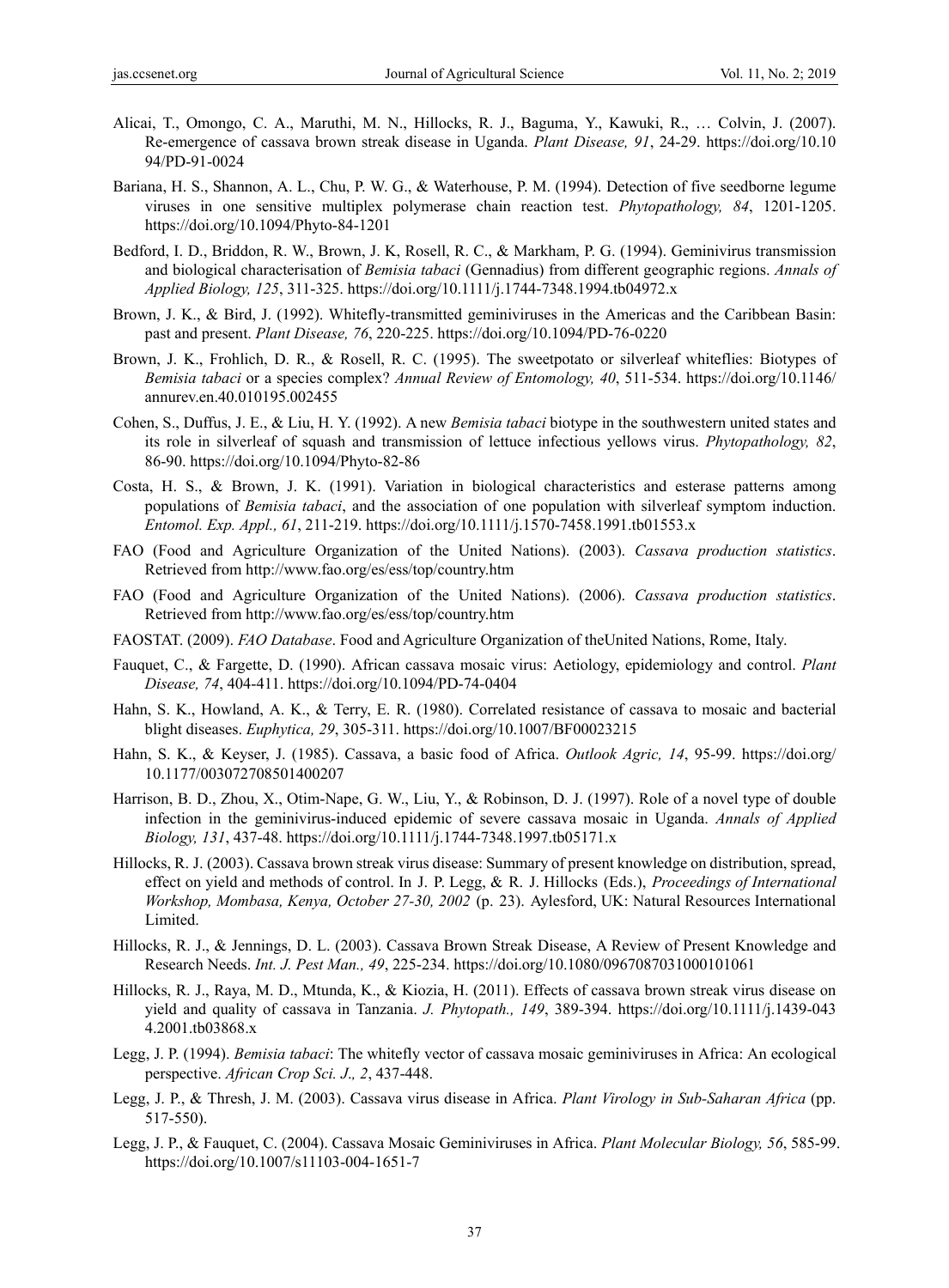- Legg, J. P., Assimwe, P., Sseruwagi, P., & Brown, J. K. (2006). Changes in the Biology of *Bemisia tabaci* on cassava in Africa and their impact on Virus Disease Pandemics. *Proceedings of 4th International Bemisia Workshop, Dec. 3-6, 2006, Florida, USA*.
- Legg, J. P, Jeremiah, S. C, Obiero, H. M., Maruthi, M. N., Ndyetabula, I., Okao-Okuja, G., … Kumar, P. L. (2011). Comparing the regional epidemiology of cassava mosaic and cassava brown streak virus pandemics in Africa. *Virus Res., 159*, 161-170. https://doi.org/10.1016/j.virusres.2011.04.018
- Lema, K. M., Dixon, A., Mahungu, N., Ilona, P., Nluta, S., Lukombo, S., & Bidiaka, S. (2007). Strategic cassava production rehabilitation in the Democratic Republic of Congo. In N. M. Mahungu, & V. M. Manyong (Eds.), *Advances in Root and Tuber Crops Technologies for Sustainable Food Security, Improved Nutrition, Wealth Creation and Environmental Conservation in Africa* (pp. 540-547). Proceedings of the 9<sup>th</sup> ISTRC-AB Symposium, Mombassa, Kenya, November 1-5, 2007.
- Mahungu, N. M, Bidiaka, M., Tata, H., Lukombo, S., & N'luta, S. (2003). Cassava brown streak disease-like symptoms in Democratic Republic of Congo. *ROOTS, 8*, 8-9.
- Maruthi, M. N., Hillocks, R. J., Mtunda, K., Raya, M. D., Muhanna, M., Kiozia, H., … Thresh, J. M. (2005). Transmission of cassava brown streak virus by *Bemisia tabaci* (Gennadius). *J. Phytopath., 153*, 307-312. https://doi.org/10.1111/j.1439-0434.2005.00974.x
- Mbanzibwa, D. R., Tian, Y. P., Tugume, A. K., Mukasa, S. B., Tairo, F., Kyamanywa, S., … Valkonen, J. P. T. (2009). Genetically distinct strains of Cassava brown streak virus in the Lake Victoria basin and the Indian Ocean coastal area of East Africa. *Arch. Virol., 154*, 353-359. https://doi.org/10.1007/s00705-008-0301-9
- Monger, W. A., Seal, S, Isaac, A. M., & Foster, G. T. (2001a). Molecularcharacterization of cassava brown streak virus coat protein. *Plant Pathology, 50*, 527-534. https://doi.org/10.1046/j.1365-3059.2001.00589.x
- Monger, W. A., Alicai, T., Ndunguru, J., Kinyua, Z. M., Potts, P., Reeder, R. H., … Smith, J. (2010). The complete genome sequence of the Tanzanian strain of *Cassava brown streak virus* and comparison with the Uganda strain sequence. *Archives of Virology, 155*(3), 429-433. https://doi.org/10.1007/s00705-009-0581-8
- Muimba, K., & Phuti, K. (1987). Relationship of cassava mosaic severity in planting material to mosaic development, growth and yield of cassava in Zaire. *Exp. Agric., 23*, 221-225. https://doi.org/10.1017/ S0014479700017026
- Mulimbi, W., Phemba, X., Assumani, B., Kasereka, P., Muyisa, S., Ugentho, H., … Thom, F. E. F. (2012). First report of Ugandan cassava brown streak virus on cassava in Democratic Republic of Congo. *New Dis. Rep., 26*, 11. https://doi.org/10.5197/j.2044-0588.2012.026.011
- Ndunguru, J., Sseruwagi, P., Tairo, F., Stomeo, F., Maina, S., Djinkeng, A., … Boykin, L. (2015). Analyses of Twelve New Whole Genome Sequences of Cassava Brown Streak Viruses and Ugandan Cassava Brown Streak Viruses from East Africa: Diversity, Supercomputing and Evidence for Further Speciation*. PLoS ONE, 10*, e0139321. https://doi.org/10.1371/journal.pone.0141939
- Nichols, R. F. J. (1950). The brown streak disease of cassava: Distribution climatc effects and diagnostic symptoms. *East African Agricultural Journal, 15*, 154-160. https://doi.org/10.1080/03670074.1950.116 64727
- Omunyin, M. E., Hill, J. H., & Miller, W. A. (1996). Use of unique RNA sequence-specific oligonucleotide primers for RT-PCR to detect and differentiate soybean mosaic virus strains. *Plant Disease, 80*, 1170-1174. https://doi.org/10.1094/PD-80-1170
- Robertson, N. L., French, R., & Gray, S. M. (1991). Use of group specific primers and the polymerase chain reaction for the detection and identification of luteoviruses. *Journal of General Virology, 72*, 1473-1477. https://doi.org/10.1099/0022-1317-72-6-1473
- Rwegasira, G. M., Rey, M., & Nawabu, H. (2011). Approaches to diagnosis and detection of cassava brown streak virus (Potiviridae: Ipomovirus) in field-grown cassava crop. *African Scholarly Science Communication Trust, 11*(3), 4740. https://doi.org/10.4314/ajfand.v11i3.66626
- Storey, H. H. (1936). Virus Diseases of East African Plants VI; A progress report on studies of the disease of cassava. *E.A Agric. J., 12*, 34-39.
- Tata-Hangy, W., Legg, J., Hanna, R., Toko, M., Lema, K. M., Dixon, A., & Mahungu, N. M. (2007). Incidence and distribution of cassava diseases and pests in the Democratic Republic of Congo. In N. M. Mahungu, & V. M. Manyong (Eds.), *Advances in Root and Tuber Crops Technologies for Sustainable Food Security,*